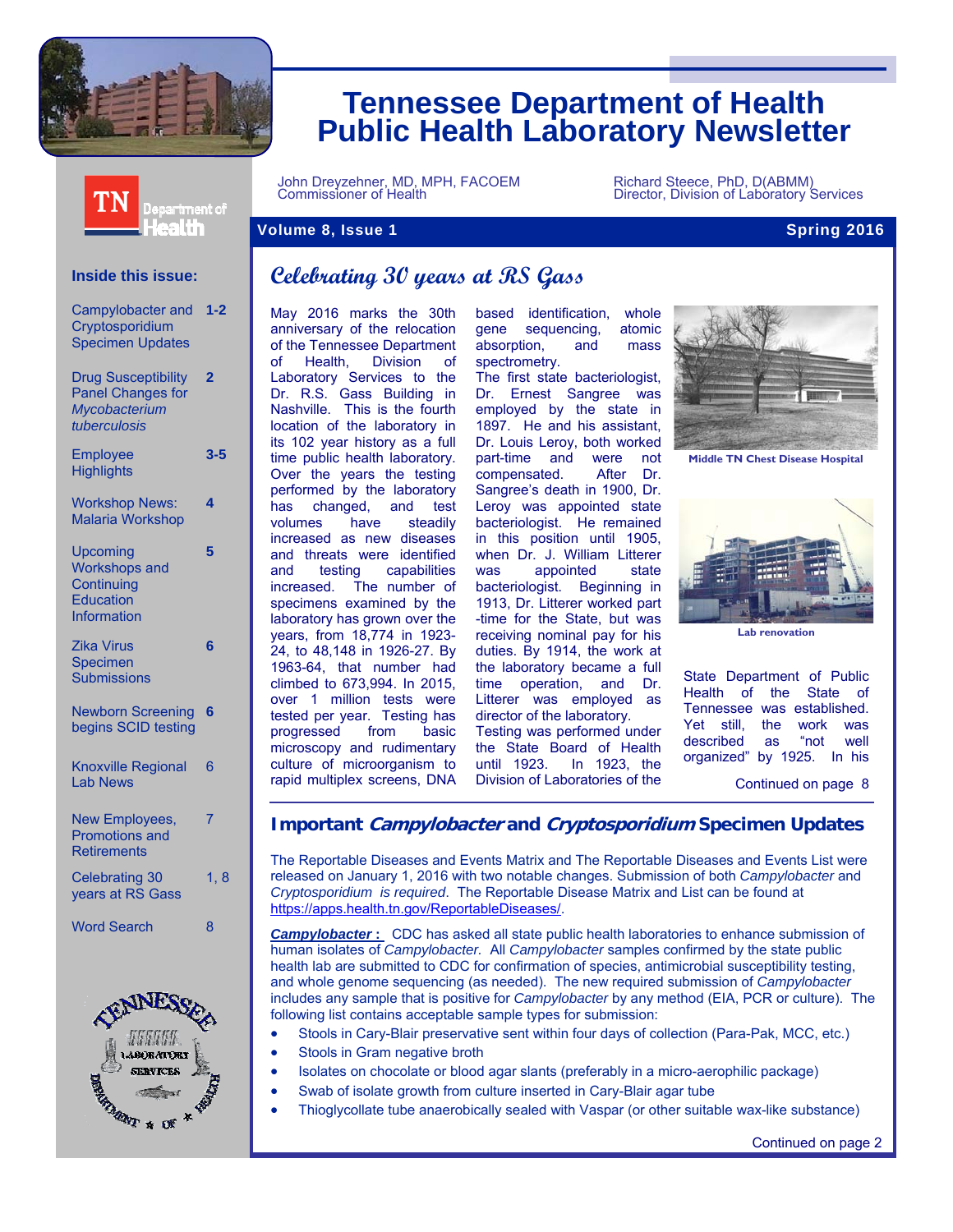**Submitted by Sheri Roberts** *Supervisor Enteric Microbiology* 

## **Important Campylobacter and Cryptosporidium Specimen Update (cont'd)**

Maintaining *Campylobacter* viability is extremely difficult*.* In order to increase the viability of the organism, it is recommended the sample be added to an appropriate preservative within three hours of collection and transported to state PHL as soon as testing is completed. Holding samples and sending them in batch shipments is not recommended. All *Campylobacter* testing will be performed at the Nashville laboratory.

#### **Shipping Addresses for** *Campylobacter* **samples:**

#### **By Mail to the Nashville Laboratory**

Tennessee Dept. of Health, Laboratory Services P.O. Box 305130 Nashville, TN 37230

Tennessee Dept. of Health, Laboratory Services 630 Hart Lane Nashville, TN 37216

**By FedEx and UPS to the Nashville Laboratory** 

*Cryptosporidium:* As of January 1, 2016, all positive *Cryptosporidium* samples are required to be sent to the Tennessee Department of Health—Knoxville Regional Laboratory. This is in compliance with the National Molecular Surveillance for Cryptosporidium, otherwise known as CryptoNet. This program was established by the CDC to track and subtype the organism to better understand the transmission of the disease. TDH will be sequencing the subtypes of *C.parvum* and *C.hominus*.

In order to subtype the *Cryptosporidium,* a specimen must be sent in a frozen raw stool or in a fixative other than formalin. Stools submitted in FORMALIN are UNACCEPTABLE for this testing because formalin interferes with PCR testing. Acceptable samples are:

- Unfixed stools
	- Stored at 4°C for less than one month
	- Frozen at –20°C to –70°C
- Stools stored in the following transport mediums for less than a month
	- Cary Blair (4°C)

Knoxville, TN 379250

- ZincPVA (Room Temperature)
- Total Fix (Room Temperature)
- Potassium dichromate (4°C)

Please send stools in original vials or a minimum of 2 mL of stool per sample. Samples should be shipped with cold packs to maintain storage requirements. The original PCR testing will be performed in the Knoxville Regional Lab. The specimen will be subsequently sent to the Nashville lab for further subtyping and sequencing. We are currently notifying all hospitals and clinical labs of the media submission requirements. Questions concerning *Cryptosporidium* samples can be directed to the Knoxville Regional Laboratory at 865-549-5201.

#### **Shipping Address for** *Cryptosporidium* **samples:**

#### **By Mail to the Knoxville Laboratory**

Knoxville Regional Laboratory P.O. Box 59019

#### **Submitted by Tracey Woodard** *Supervisor Molecular Biology*

#### **By FedEx or UPS to the Knoxville Laboratory**

Knoxville Regional Laboratory 2101 Medical Center Way Knoxville, TN 37920

## **Drug Susceptibility Panel Changes For** *Mycobacteria tuberculosis*

The Tennessee Department of Health, Division of Laboratory Services will be discontinuing Streptomycin from the initial drug susceptibility panel for *Mycobacteria tuberculosis*. This change is being implemented in response to recommendations by the Centers for Disease Control and Prevention.

As of March 1, 2016 the standard drug susceptibility panel performed at Laboratory Services will include:

- Isoniazid 0.1μg/ml
- Rifampin 1.0μg/ml
- Ethambutol 5.0 μg/ml
- Pyrazinamide (PZA) 100.0 μg/ml

*Submitted by Dorothy Baynham Manager Special Microbiology*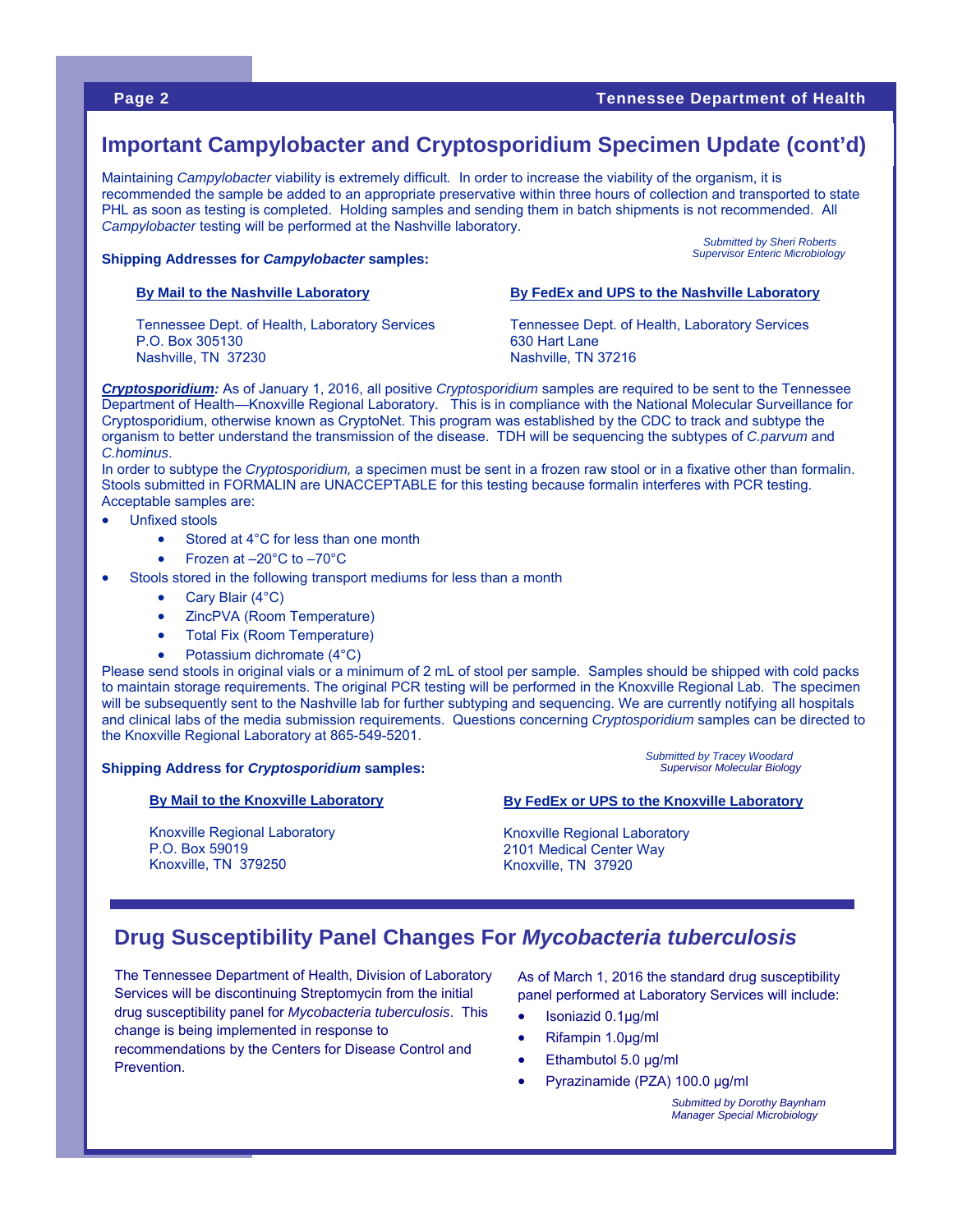#### **Volume 8, Issue 1 Page 3**

## **Meet the New Sentinel Lab Coordinator**



Rusty Bowden has been working at the TDH Division of Laboratory Services for 3 months as our new Sentinel Laboratory Preparedness Coordinator/Quality Assurance Coordinator and came to the TDH with 32 years of experience in the Clinical Laboratory. Prior to coming to the State Lab, he held various positions from 1983 -1997 in all areas of the lab including Supervisory and Assistant Section head roles within the Microbiology labs at Baptist Hospital. He went on to manage the clinical labs at Three Rivers Hospital in Waverly, TN from 1997 - 1999. From 1999 - 2004, he Managed several areas of the Diagnostic Laboratories at Vanderbilt University Medical

Center (VUMC) and worked in the VUMC Microbiology lab from 2005 - 2015. Rusty earned his Bachelor's degree in Biology/ Medical Technology from University of Tennessee at Chattanooga. He attended Erlanger Medical Technology School to obtain his licensure and went on to earn his General Supervisors license. He completed his Master of Science in Health Services Administration and graduated with Academic Honors from St. Francis College in 1996. He brings experience, knowledge, and a genuine passion for the field of Medical Technology to the Microbiology labs here at the TDH.



**Microbiologist 4 (CERT) Serology / Virology Manager**

## **Microbiologist 2 (CERT) Multiple Departments**

**Microbiologist Job Summary:** Under general supervision, is responsible for routine laboratory work of moderate difficulty as it relates to clinical chemistry, microbiological, environmental and or molecular areas; and performs other tasks as required.

> Job openings and applications can be found at: http://agency.governmentjobs.com/tennessee/default.cfm

## **Dr. Woron Selected to Serve on NCBRT Internal Public Health Advisory Council**

Dr. Amy Woron has been an instructor for the Louisiana State University NCBRT National Center for Biomedical Research and Training since 2011. The NCBRT is a DHS training partner providing high-quality training to emergency responders throughout the United States and its territories under the NCBRT's Homeland Security National Training **Cooperative** 

#### Agreement.

 Dr. Woron is a certified instructor in A Team Approach for Foodborne Outbreak Response and the Instructor Development Workshop. She was on the development team and is an instructor for Managing Food Emergencies: Strategies for a Community Response. She was selected by her colleagues and NCBRT staff to serve on the Food & Ag portion of the

NCBRT Internal Public Health Advisory Council. The purpose of the Council is to provide advice and recommendations to the NCBRT to enhance the development and delivery of biological threat, food and agricultural training. Her first Council meeting was held August 19-20 in Washington DC. For more information on NCBRT training, please visit www.ncbrt.lsu.edu

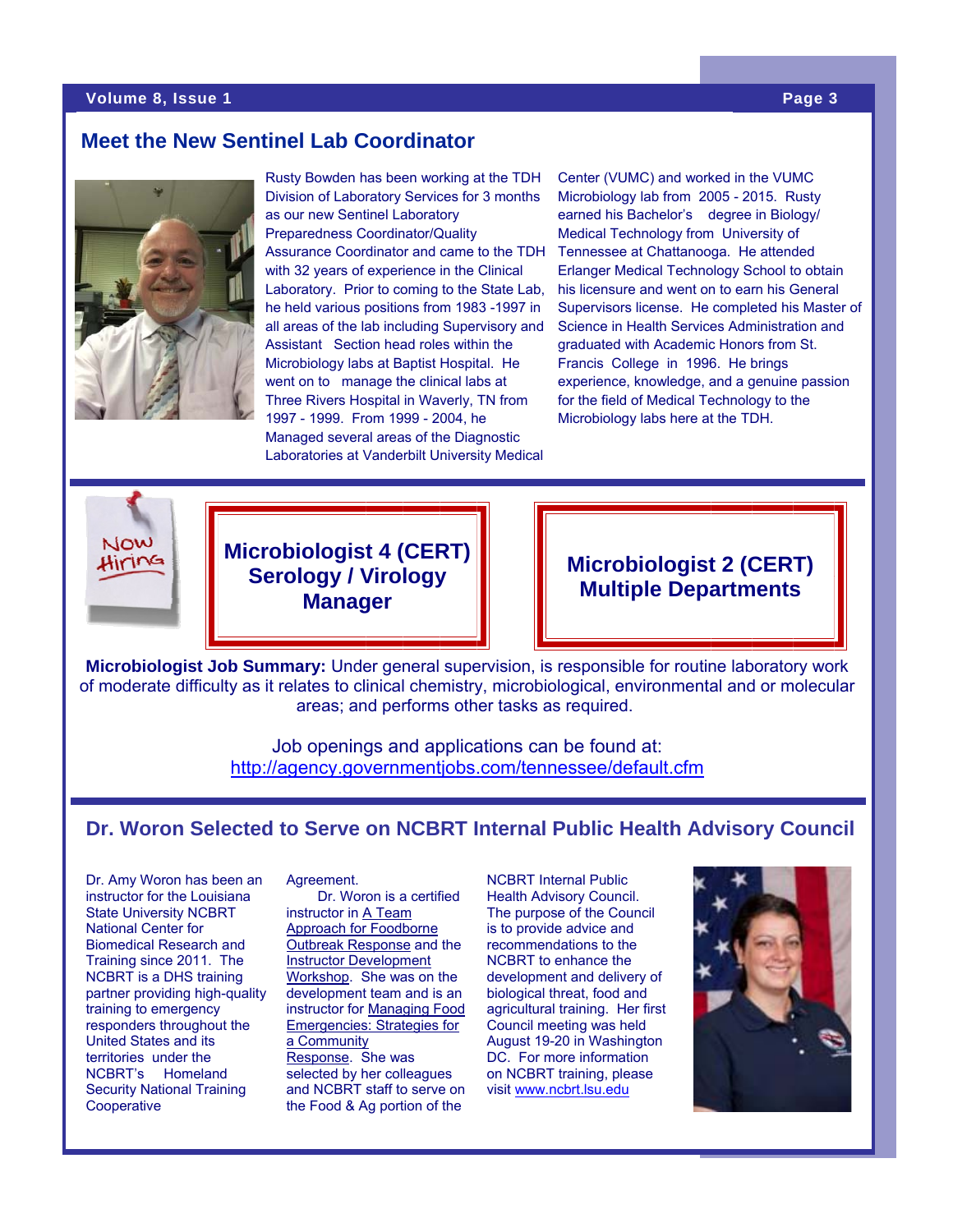## **Workshop News: Basic Diagnostic Blood Parasitology: Is it Malaria?**

Malarial infections are acquired through natural vector borne transmission and contaminated blood products. Approximately one half of the world's population is living in a malarial endemic region. These regions are also endemic to highly infectious diseases such as Ebola Virus Diseases. When a patient presents with symptoms that are indicative of either of these diseases, it is

imperative that laboratory testing be offered to allow accurate diagnosis of the infectious agent. When clinically indicated, laboratory testing for malaria should be performed immediately at the local sentinel healthcare facility.

On January 28th, laboratory personnel from several facilities throughout the state participated in a wet workshop aimed at identifying malaria.

Tennessee Department of Health laboratory personnel Natasha Lindahl and Dorothy Baynham conducted the workshop. The workshop instructed participants on how to safely detect and identify malarial organisms using microscopy and rapid test. The lecture and hands-on laboratory targeted *Plasmodium* and *Babesia* spp. and appropriate biosafety.



**January 28, 2016 Malarial Workshop Participants and Instructors** 

# **Proper Collection and Submission of Ova and Parasite Samples**

When submitting a stool sample to the State Lab for Ova and Parasite Exam, please keep in mind that proper sample collection, correct culture medium selection and sample volume addition is critical for satisfactory results. Patients should not use antacids, barium, bismuth, antibiotics, antimalarial agents, antidiarrheal medication or laxatives prior to specimen collection. Wait 5-10 days after taking any of these medications to collect a specimen. Wait 14 days after the use of barium for

collection of sample. Stool specimens should be collected in a manner to avoid contamination with urine or water. The Total-Fix Solution with the black top is intended for Ova and Parasite testing only. If additional enteric pathogen testing is required, please use the appropriate collection containers. Avoid contact with fluid in the vial and keep out of

the reach of children. Fill the vial with enough stool to bring line on the vial. DO NOT EXCEED THE FILL LINE. Mix the sample by stirring with the provided spoon. Recap vial and ensure that it is closed. Shake the vial until the contents are well mixed. Label the sample with the appropriate patient demographics including two unique patient identifiers, and submit along with the test requisition or electronic order to the laboratory.

the liquid level to the "FILL"



*Submitted by Natasha Lindahl Supervisor Special Microbiology*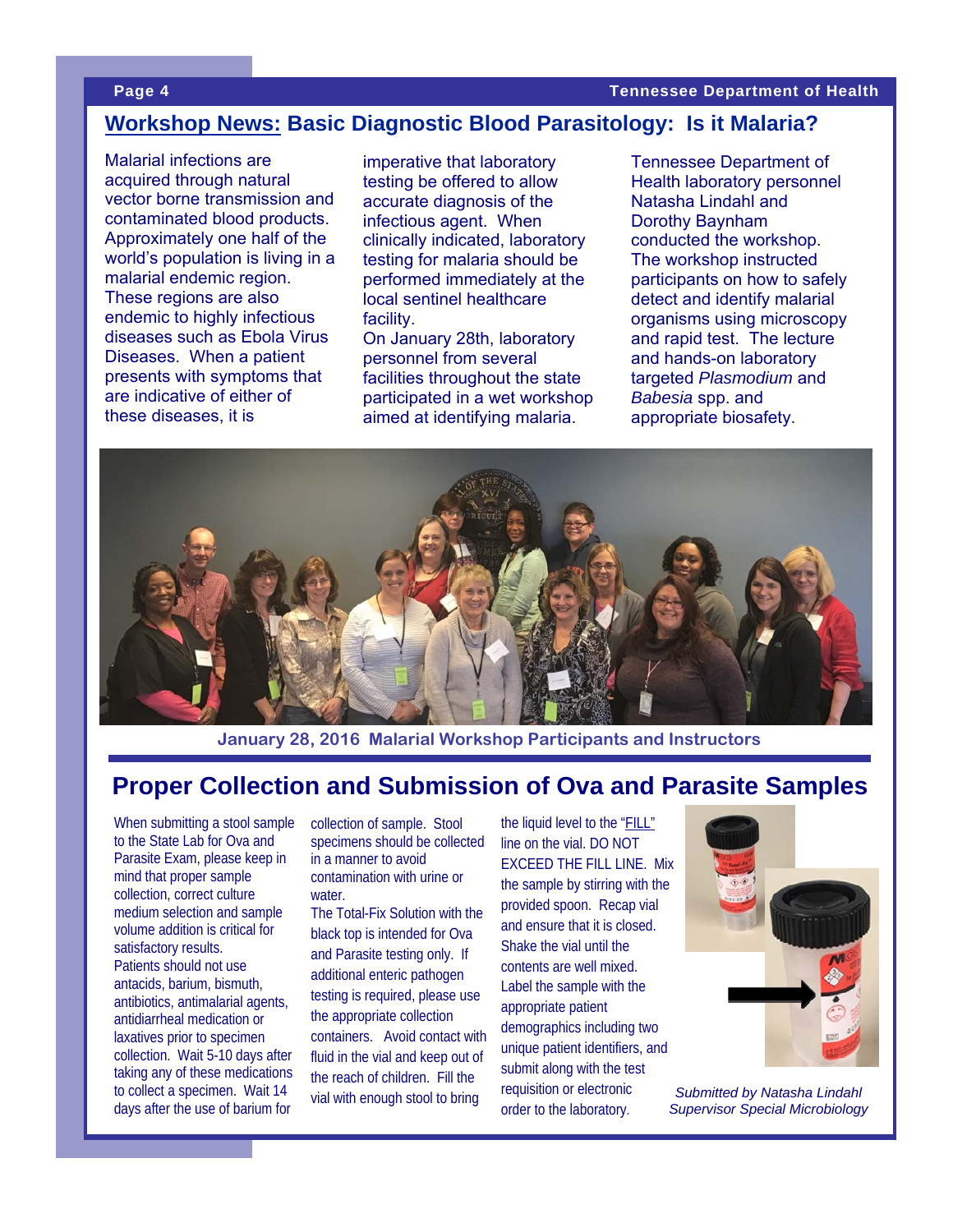### **Volume 8, Issue 1 Page 5**

### Upcoming Continuing Education Workshops

### **2016 Packaging and Shipping Workshops**

- Johnson City—April 19
- Knoxville—April 20
- Chattanooga—May 24
- Cookeville—June 20
- Nashville: July 27
- Memphis—September 27
- Jackson—September 28

Tennessee Department of Health Division of Laboratory Services will be hosting packaging and shipping workshops at several locations throughout the year. Registration forms can be downloaded from:

http://www.tn.gov/assets/entities/health/attachments/Updated\_PS\_Flyer\_2016\_final.pdf

**For more upcoming workshops and continuing education opportunities, visit the Lab Services Continuing Education and Workshop webpage:** 

**http://www.tn.gov/health/article/lab-education**

# **Meet the New Training Coordinator**



Stephanie Poindexter is the new Training Coordinator for Laboratory Services She has been with Laboratory Services for six and a half years. In her time with TDH, she has worked as a Microbiologist in Newborn Screening and as a Microbiologist Supervisor of Vector Borne Diseases. Stephanie earned her Bachelor's of Science degree in Medical Technology from Austin Peay State University. She also earned her Masters of Arts in Teaching from Austin Peay State University. Stephanie has a passion for training and is available to discuss your training needs.

# **Meet the New Knoxville Regional Laboratory Director**



George Dizikes, PhD, joined the Tennessee Department of Health Knoxville Regional Laboratory as its Director on September 8, 2015. Prior to coming to Knoxville, Dr. Dizikes spent nineteen years with the Illinois Department of Public Health laboratory at Chicago, where he was the laboratory manager, supervised the molecular diagnostics and newborn screening

sections, and served as CLIA director. Dr. Dizikes received his bachelor's degree in microbiology from the University of Illinois and his Microbiology PhD from the University of Minnesota. He then completed a post-doctoral fellowship at UCLA on the genetics of metabolic diseases. Dr. Dizikes serves on the Association of Public Health Laboratories (APHL)

Sexually Transmitted Diseases Subcommittee and the APHL Committee on Newborn Screening and Genetics in Public Health. He is also a member of the Laboratory Standards & Procedures Subcommittee and the Timeliness Workgroup of the U S Department of Health and Human Services Secretary's Advisory Committee on Heritable Disorders in Newborns and Children.

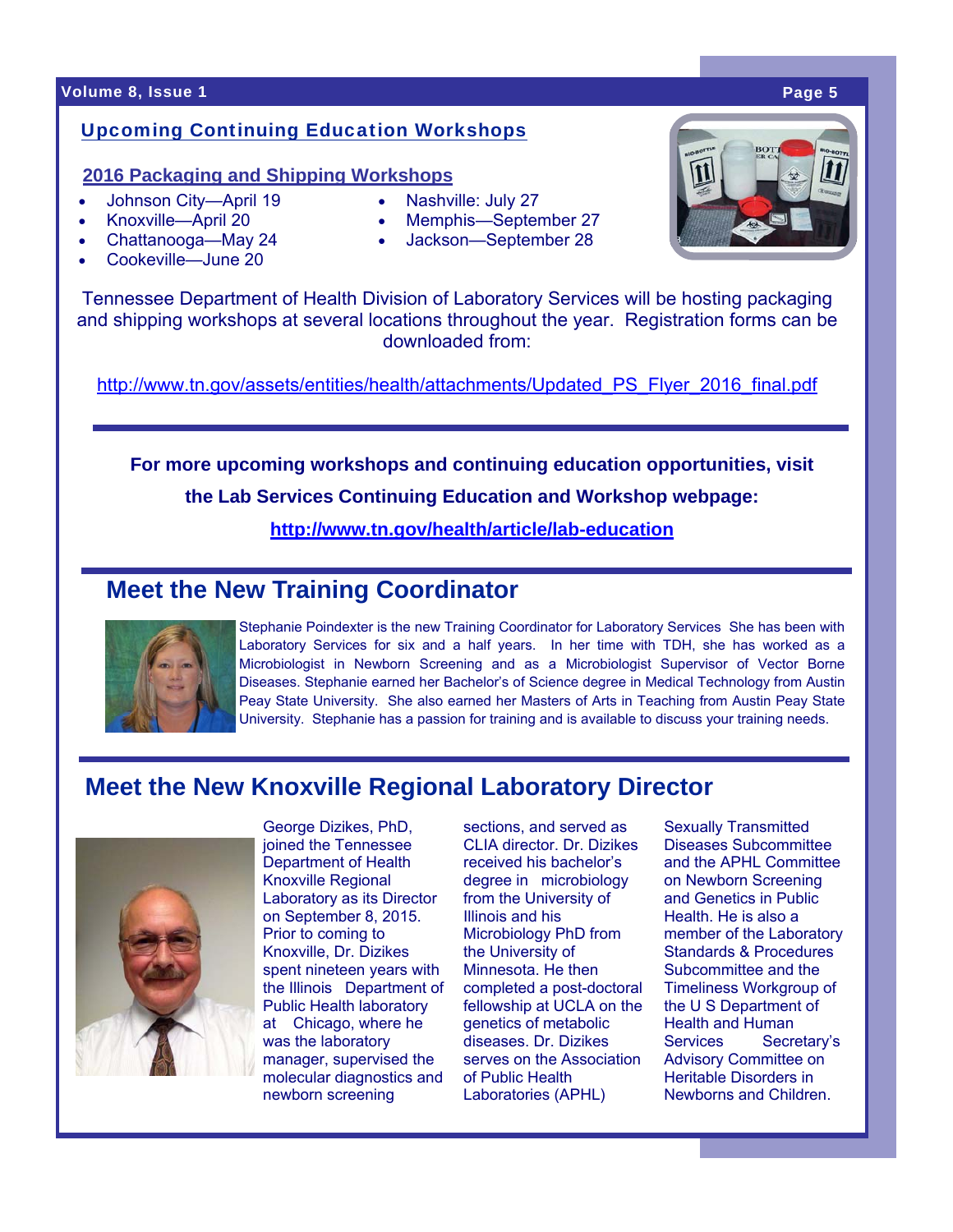### **Page 6 Tennessee Department of Health**

# **Zika Virus Specimen Submission**

The Tennessee Department of Health alerts people traveling to countries with ongoing Zika virus transmission to protect themselves during travel and when returning to Tennessee. Zika virus is spread primarily through bites from infected mosquitoes. Currently there is no vaccine to prevent Zika virus disease and no specific medicine to treat it. The disease is typically mild but can be severe in some cases and pregnant women. Links to resources from both Tennessee Department of Health and the Centers for Disease Control and Prevention an be found at http://tn.gov/health/topic/zika-virus.

More detailed reportable disease information can be found at https://apps.health.tn.gov/ ReportableDiseases/ ReportableDisease.aspx/ HealthcareDescription.

### **Laboratory Testing Guidance:**

**All specimens submitted for Zika virus testing must be preapproved by a Regional Health Officer.** 

- Samples may not be submitted without prior consultation with the Regional Health Officer.
- Contact your Local/Regional Health Department for further information and test authorization.

Collect 2.0 mL of serum (required for testing). Ship specimen in a sterile plastic tube with a tightly-sealing screw cap.

- $\bullet$  If a sterile plastic tube with a tightly-sealing screw cap is not available, a red-top vacutainer can be used.
- If within 7 days of symptom onset, and if possible, also collect 10.0 mL of urine (optional). Urine is being requested in addition to serum to evaluate if urine is a better specimen for PCR.

Each specimen should be kept cold not frozen.

- The specimens should be placed in an insulated container with blue ice packs.
- Additional blue ice packs should be used in the summer to ensure specimen integrity in hot weather.

**Only after obtaining Regional Health Officer authorization**, ship the specimens along with the PH-4182 form to the Tennessee Department of Health State Lab.

# **Newborn Screening begins SCID Testing**

The State Newborn Screening Laboratory began testing for SCID (Severe Combined Immunodeficiency), also known as the Bubble Boy Disease, on January 1, 2016. Infants with SCID are born without an immune system, and if left untreated will develop severe disease eventually leading to death. The test detects TREC which stands for T-cell receptor excision circles. TREC are products of T-cell maturation. Normal infants will have multiple TREC copies whereas infants with SCID will have very low to undetectable TREC. SCID is treatable if detected early. Treatment is by stem cell transplantation.

For more information of SCID testing please visit:

https://www.youtube.com/watch?v=MJuogIC5LXY&feature=youtu.be

## **Knoxville Regional Lab News**

The Knoxville Regional Laboratory is now back online for LRN Testing following repair of the Biological Safety Cabinet in the BSL-3 lab.

**Congratulations!** 

**TDH School of Microbiology** 

**Nicole Braun Class of 2015!** Andrew Lux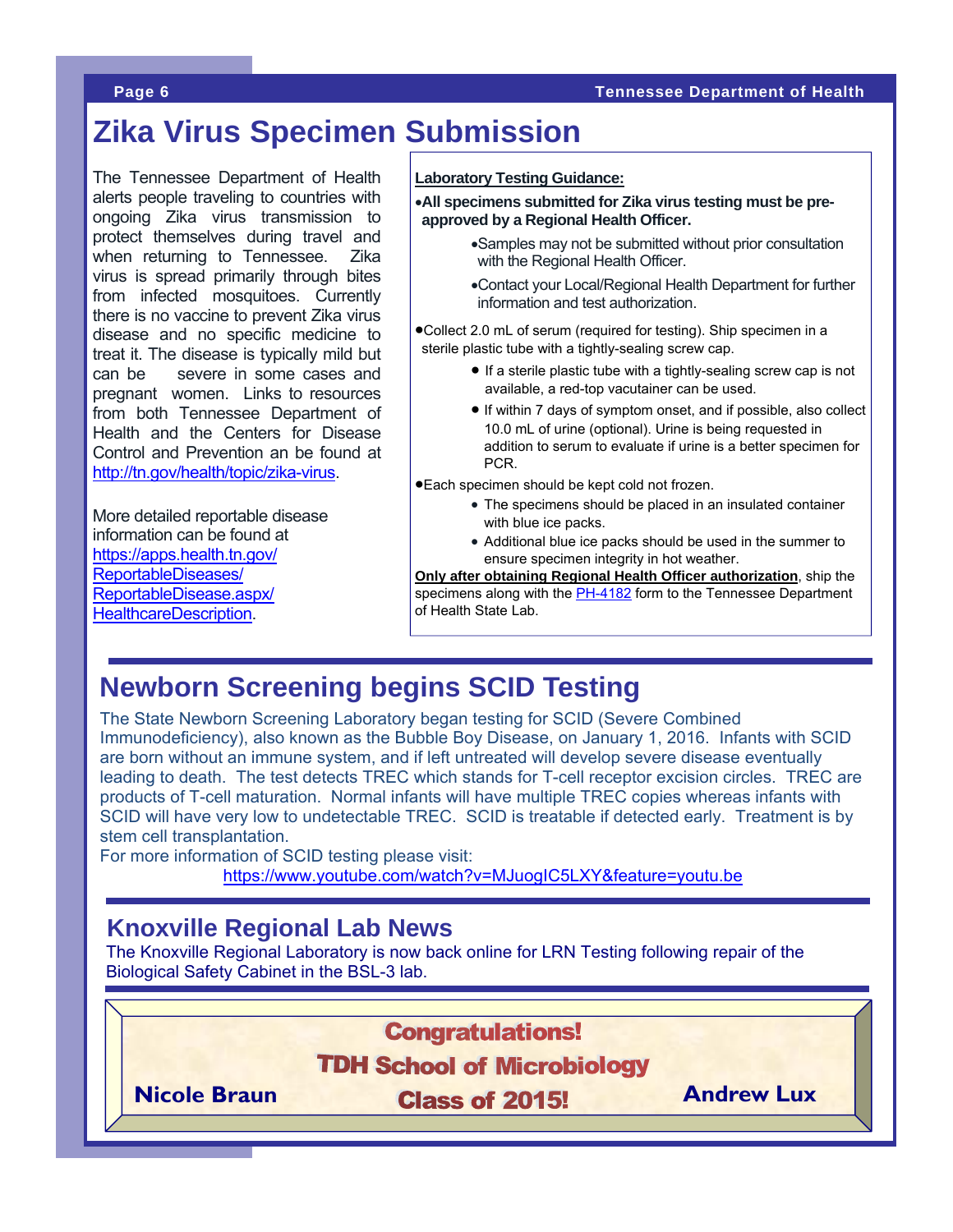# **Nashville Welcomes New Staff to Laboratory Services!**

**February 2015**  Valerie Ragland: Newborn Screening Ronald Trubilowicz: Enterics **March 2015**  William Pruitt: Admin Secretary **June 2015**  Monna Jedd: Special Microbiology Alexandria Smith: Inorganic Chemistry **August 2015** 

Lindsay Jolly: Immunoserology Alan Pugh: Virology

**October 2015**

Hugh Peeples: Newborn Screening Russell Bowden: Sentinel Laboratory Coordinator Jennifer Erlendsson: Immunoserology

### **January 2016**

Whitney Sapp: Microbiologist Intern Emily Holodnick: Microbiologist Intern Ryan Craven: Microbiologist Intern



# **Congratulations on your promotions!**

**February 2015**  Robin Rasnic: Bacteriology Supervisor

**February 2015**  Linda Thomas: Molecular & Enterics Manager

**May 2015**  Tracey Woodard: Molecular Supervisor

**October 2015**  Luz Castro Maderal: Environmental Lab Specimen Coordinator **November 2015** 

Gwendolyn McKee: Newborn Screening Supervisor James Roberts: Aquatic Biologist

#### **December 2015**

Dennis Turner: Informatics Clinical Application Coordinator 1 Stephanie Poindexter: State Training Coordinator

**January 2016**  Nicholas Johnson: Nashville Reporting Office Supervisor

# **Rolinda Eddings Named Biosafety Officer**

Rolinda Eddings is now the Biosafety Officer. This is a new position to public health in TN funded by a Federal grant for Epidemiology and Laboratory Capacity for Infectious Diseases. Rolinda will be collaborating with health care partners across the state by offering tools for risk assessment, standardizing training, best practices, and improvement in reporting of exposure events.



# **Congratulations on Your Retirement!**

Kristine Ripley Ruth Anne Spence Kenneth Richardson